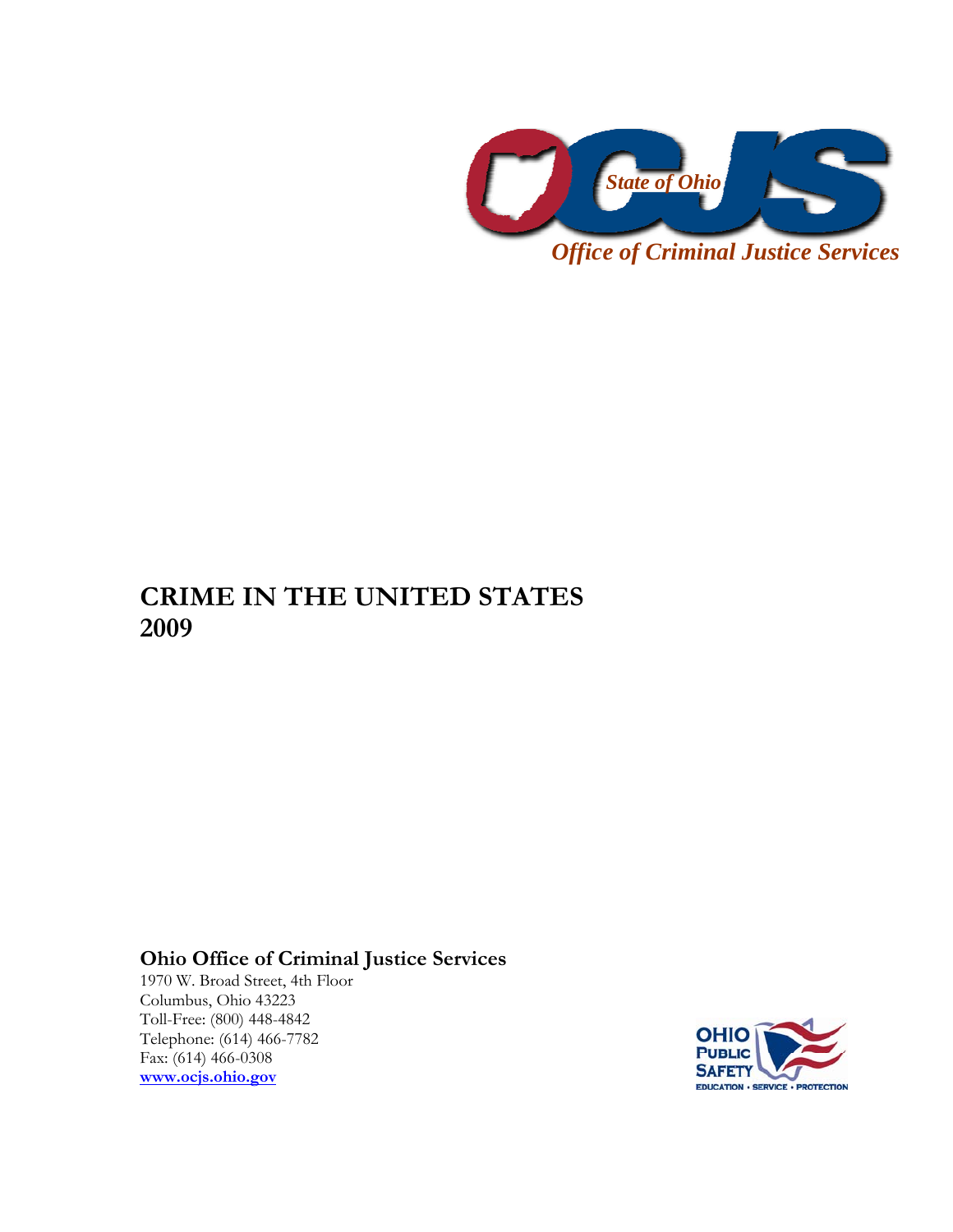## **CRIME IN THE UNITED STATES 2009**

On September 13, 2010, the Federal Bureau of Investigation released *Crime in the United States 2009*. This annual publication is a compilation of statistics collected by the FBI's Uniform Crime Reporting (UCR) program, which is a nationwide, cooperative statistical effort of nearly 18,000 city, university and college, county, state, tribal, and federal law enforcement agencies voluntarily reporting data on crimes brought to their attention. During 2009, law enforcement agencies active in the UCR program represented 96.3 percent of the total population.

Data for Ohio, the East North Central region of the Midwest<sup>[1](#page-1-0)</sup>, and the U.S. are summarized below.

**Violent Crime**. Violent crime includes murder and non-negligent manslaughter, forcible rape, robbery, and aggravated assault. The overall rate (per 100,000 population) of violent crime in the U.S. decreased 6.1 percent from 2008 to 2009. The East North Central region showed a rate decrease of 4.6 percent. In Ohio, the rate decreased 5.1 percent, from 349.9 per 100,000 population to 332.1 per 100,000 population. Ohio's violent crime rate is lower than the nation's rate of 429.4.

- o Murder and non-negligent manslaughter. The murder rate decreased 8.1 percent for the U.S. and increased a slight 0.2 percent in the East North Central region. In Ohio, the murder rate decreased 5.9 percent.
- o Forcible rape. Rape decreased 3.5 percent in the U.S. and 5.0 percent in the East North Central region. The rape rate decreased 11.0 percent in Ohio, to a rate of 34.8 per 100,000. Rape has declined each year since 2004, when the rate was 41.4.
- o Robbery. Robbery rates decreased 8.8 percent in the U.S. and decreased 5.5 percent in the East North Central region. Ohio showed a decrease of 5.6 percent in robbery to 154.1 per 100,000 population. Ohio's rate is higher than that of the U.S. (133.0) and the region (140.3).
- o Aggravated Assault. Aggravated assault rates decreased 5.0 percent in the U.S. and 4.1 percent in the East North Central region. In Ohio, the aggravated assault rate decreased 2.9 percent. Ohio's rate (138.7) is less than that of the region (226.2) and nearly half that of the U.S. (262.8).

**Property Crime**. Property crime consists of burglary, larceny-theft, and motor vehicle theft<sup>[2](#page-1-1)</sup>. The property crime rate in the U.S. decreased 5.5 percent, from 3211.5 per 100,000 to 3036.1 per 100,000. In the East North Central region, property crime also decreased 5.5 percent. In Ohio, the overall property crime rate decreased 4.0 percent.

- o Burglary. The burglary rate decreased 2.2 percent in the U.S. and decreased 1.0 percent in the East North Central region. In Ohio, the burglary rate increased 1.4 percent to 902.9 per 100,000 population. This rate is higher than that of the U.S. (716.3) and is the highest in the East North Central region.
- o Larceny-theft. Larceny-theft rates decreased 4.8 percent in the U.S. and decreased 5.5 percent in the East North Central region. In Ohio, the larceny-theft rate decreased 4.3 percent.

<u>.</u>

<span id="page-1-0"></span><sup>1</sup> The East North Central region consists of Illinois, Indiana, Michigan, Ohio, and Wisconsin.

<span id="page-1-1"></span><sup>2</sup> Arson is also considered a property crime; however, the UCR program does not have sufficient data to estimate arson offenses.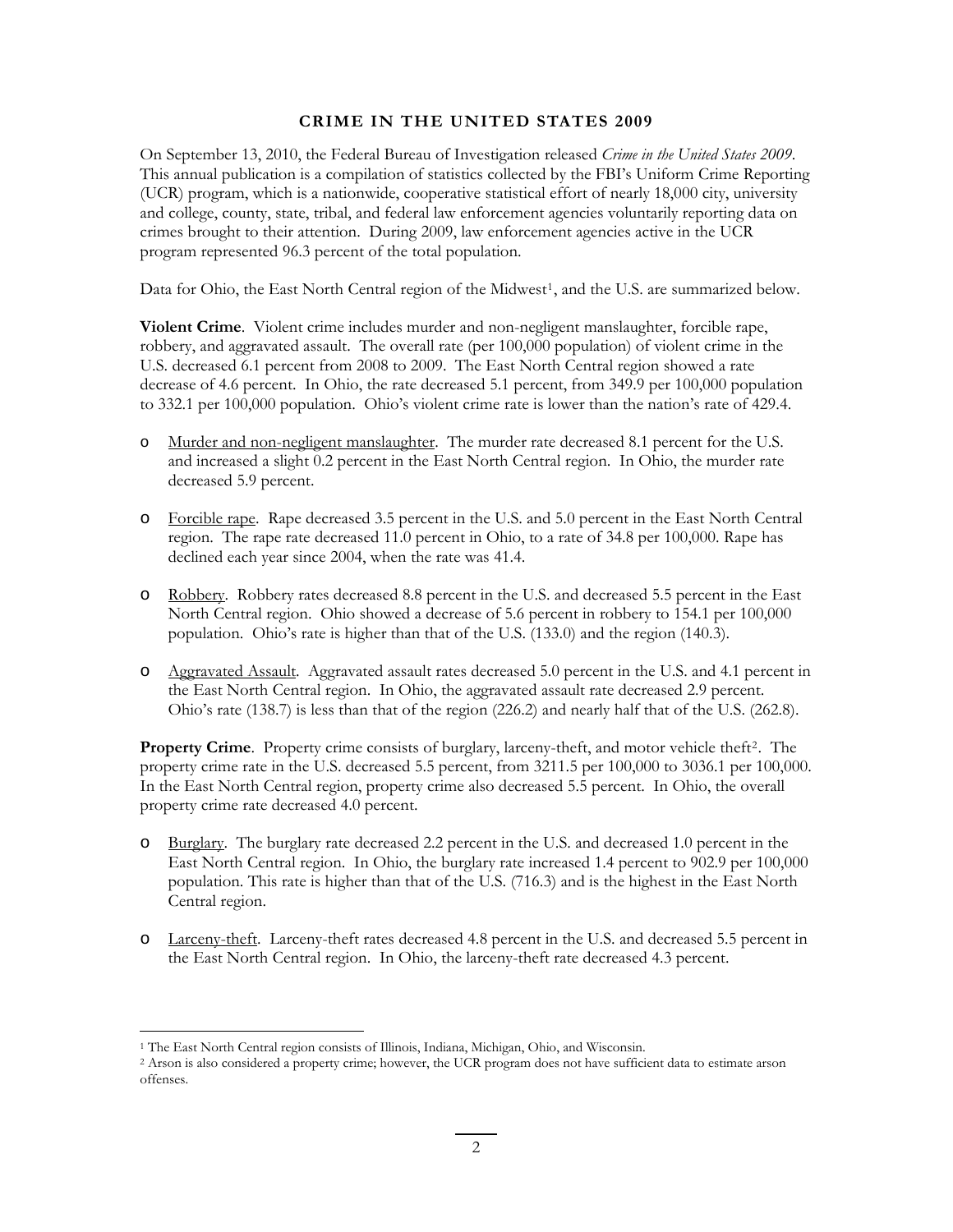- o Motor vehicle theft. Motor vehicle theft decreased 17.8 percent in the U.S. and 19.6 percent in the East North Central region. In Ohio, the rate decreased 20.4 percent to 198.3 per 100,000—a rate lower than that of the East North Central region (218.8) and the U.S. (258.8). The rate of motor vehicle theft in Ohio has decreased 45 percent since 2005.
- o The following tables display 2008-2009 crime rate changes for the U.S., the East North Central region, Ohio, and Ohio's largest cities.

| <b>OFFENSES</b>                                        | <b>OHIO</b>                                                                                                                                                                                                        | NATIONAL/REGIONAL                                                                                                                                                                                                                  |
|--------------------------------------------------------|--------------------------------------------------------------------------------------------------------------------------------------------------------------------------------------------------------------------|------------------------------------------------------------------------------------------------------------------------------------------------------------------------------------------------------------------------------------|
| <b>Violent Crime Totals</b><br>Ohio: Decrease of 5.1%. | Akron: Increase of 1.2%<br>Cincinnati: Decrease of 5.7%<br>Cleveland: Decrease of 2.3%<br>Columbus: Decrease of 9.2%<br>Dayton: Decrease of 7.0%<br>Toledo: Decrease of 2.1%<br>Youngstown: Increase of 18.2%      | <b>National:</b> Decrease of $6.1\%$ .<br><b>East North Central: Decrease of</b><br>4.6%. All states in this region<br>reported decreases in violent crime,<br>with Wisconsin reporting the<br>largest decrease (-6.7%).           |
| Murder<br>Ohio: Decrease of 5.9%.                      | Akron: Increase of 17.8%<br>Cincinnati: Decrease of 24.9%<br>Cleveland: Decrease of 14.9%<br>Columbus: Decrease of 24.6%<br>Dayton: Increase of 6.3%<br>Toledo: Increase of 99.9%<br>Youngstown: Decrease of 23.2% | <b>National:</b> Decrease of 8.1%.<br>East North Central: Increase of<br>0.2%. All states in the region<br>reported decreases in the murder<br>rate, with the exception of<br>Michigan. Michigan reported an<br>increase of 13.5%. |
| Forcible Rape<br>Ohio: Decrease of 11.0%.              | Akron: Increase of 13.4%<br>Cincinnati: Decrease of 12.9%<br>Cleveland: Decrease of 11.0%<br>Columbus: Decrease of 7.6%<br>Dayton: Decrease of 12.6%<br>Toledo: Increase of 36.3%<br>Youngstown: Increase of 22.1% | <b>National:</b> Decrease of 3.5%.<br>East North Central: Decrease of<br>5.0%. Ohio reported the largest<br>decrease in the region. One state,<br>Michigan, reported an increase in<br>forcible rape of 1.0%                       |
| Robbery<br>Ohio: Decrease of 5.6%.                     | Akron: Decrease of 9.1%<br>Cincinnati: Decrease of 6.3%<br>Cleveland: Decrease of 5.6%<br>Columbus: Decrease of 6.4%<br>Dayton: Decrease of 3.9%<br>Toledo: Decrease of 3.6%<br>Youngstown: Increase of 27.3%      | National: Decrease of 8.8%<br>East North Central: Decrease of<br>5.5%. All states in the region<br>reported comparable decreases in<br>the rate of robbery, from 3.7% to<br>$6.5\%$ .                                              |
| Aggravated Assault<br>Ohio: Decrease of 2.9%.          | Akron: Increase of 7.6%<br>Cincinnati: Decrease of 2.3%<br>Cleveland: Increase of 7.0%<br>Columbus: Decrease of 15.4%<br>Dayton: Decrease of 10.4%<br>Toledo: Decrease of 4.4%<br>Youngstown: Increase of 15.3%    | National: Decrease of 5.0%.<br><b>East North Central: Decrease of</b><br>4.1%. Decreases were noted in all<br>states in the region except Indiana,<br>which reported a 1.2% increase in<br>the aggravated assault rate.            |

## **Change in crime rate (per 100,000 population) from 2008 to 2009**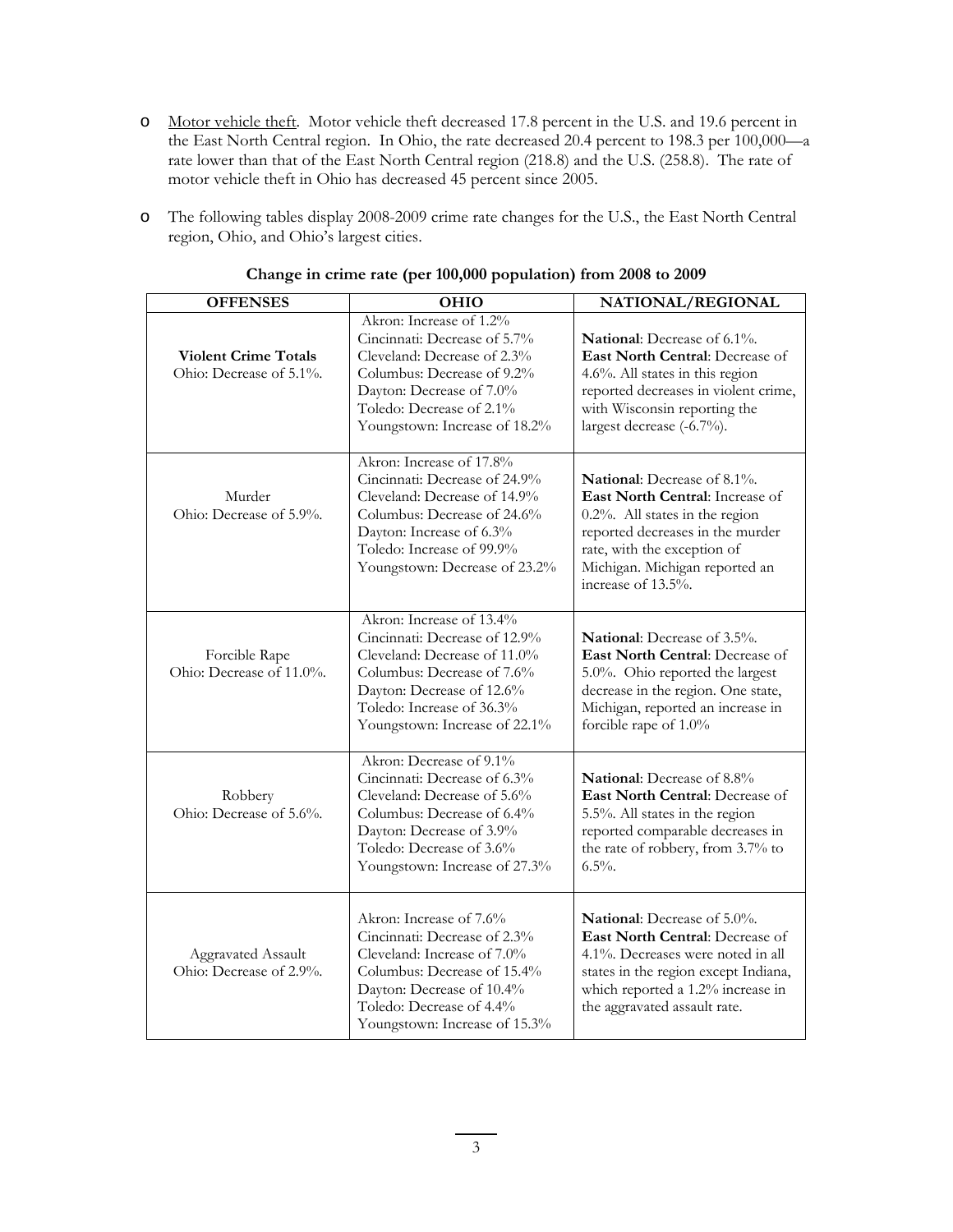| <b>OFFENSES</b>                                         | OHIO                                                                                                                                                                                                            | NATIONAL/REGIONAL                                                                                                                                                                                               |
|---------------------------------------------------------|-----------------------------------------------------------------------------------------------------------------------------------------------------------------------------------------------------------------|-----------------------------------------------------------------------------------------------------------------------------------------------------------------------------------------------------------------|
| <b>Property Crime Totals</b><br>Ohio: Decrease of 4.0%. | Akron: Decrease of 2.0%<br>Cincinnati: Increase of 0.2%<br>Cleveland: Decrease of 2.8%<br>Columbus: Increase of $0.1\%$<br>Dayton: Decrease of 4.7%<br>Toledo: Not available<br>Youngstown: Increase of 7.3%    | <b>National:</b> Decrease of 5.5%<br>East North Central: Decrease of<br>5.5%. All states reported a<br>decrease in overall property crime,<br>ranging from 3.7% in Michigan to<br>$7.8\%$ in Illinois.          |
| Burglary<br>Ohio: Increase of 1.4%.                     | Akron: Decrease of 0.1%<br>Cincinnati: Decrease of 1.0%<br>Cleveland: Increase of 2.4%<br>Columbus: Decrease of 1.8%<br>Dayton: Increase of 1.0%<br>Toledo: Increase of 34.8%<br>Youngstown: Increase of 25.4%  | National: Decrease of 2.2%<br>East North Central: No change.<br>Decreases were noted in Indiana,<br>Illinois, and Wisconsin, while<br>Ohio and Michigan reported<br>increases in the burglary rate.             |
| Larceny-Theft<br>Ohio: Decrease of 4.3%.                | Akron: Decrease of 3.8%<br>Cincinnati: Increase of 1.2%<br>Cleveland: Increase of 2.7%<br>Columbus: Increase of 5.3%<br>Dayton: Decrease of 1.8%<br>Toledo: Not available<br>Youngstown: Decrease of 4.7%       | <b>National:</b> Decrease of 4.8%<br><b>East North Central: Decrease of</b><br>5.5%. All states reported a<br>decrease in larceny-theft, ranging<br>from 3.2% in Michigan to 8.2% in<br>Illinois.               |
| Motor Vehicle Theft<br>Ohio: Decrease of 20.4%.         | Akron: Increase of 1.5%<br>Cincinnati: Decrease of 3.3%<br>Cleveland: Decrease of 22.9%<br>Columbus: Decrease of 22.0%<br>Dayton: Decrease of 33.3%<br>Toledo: Decrease of 1.3%<br>Youngstown: Decrease of 9.3% | <b>National:</b> Decrease of 17.8%.<br>East North Central: Decrease of<br>19.6%. All states posted large<br>decreases in motor vehicle theft<br>rates, ranging from 17.5% in<br>Michigan to 23.0% in Wisconsin. |
| Arson<br>Ohio: not available.                           | Akron: Decrease of 1.7%<br>Cincinnati: Decrease of 0.7%<br>Cleveland: Decrease of 23.9%<br>Columbus: Decrease of 9.0%<br>Dayton: Increase of 3.2%<br>Toledo: Increase of 24.4%<br>Youngstown: Decrease of 3.3%  | Arson data are not available for a<br>regional or national comparison.                                                                                                                                          |